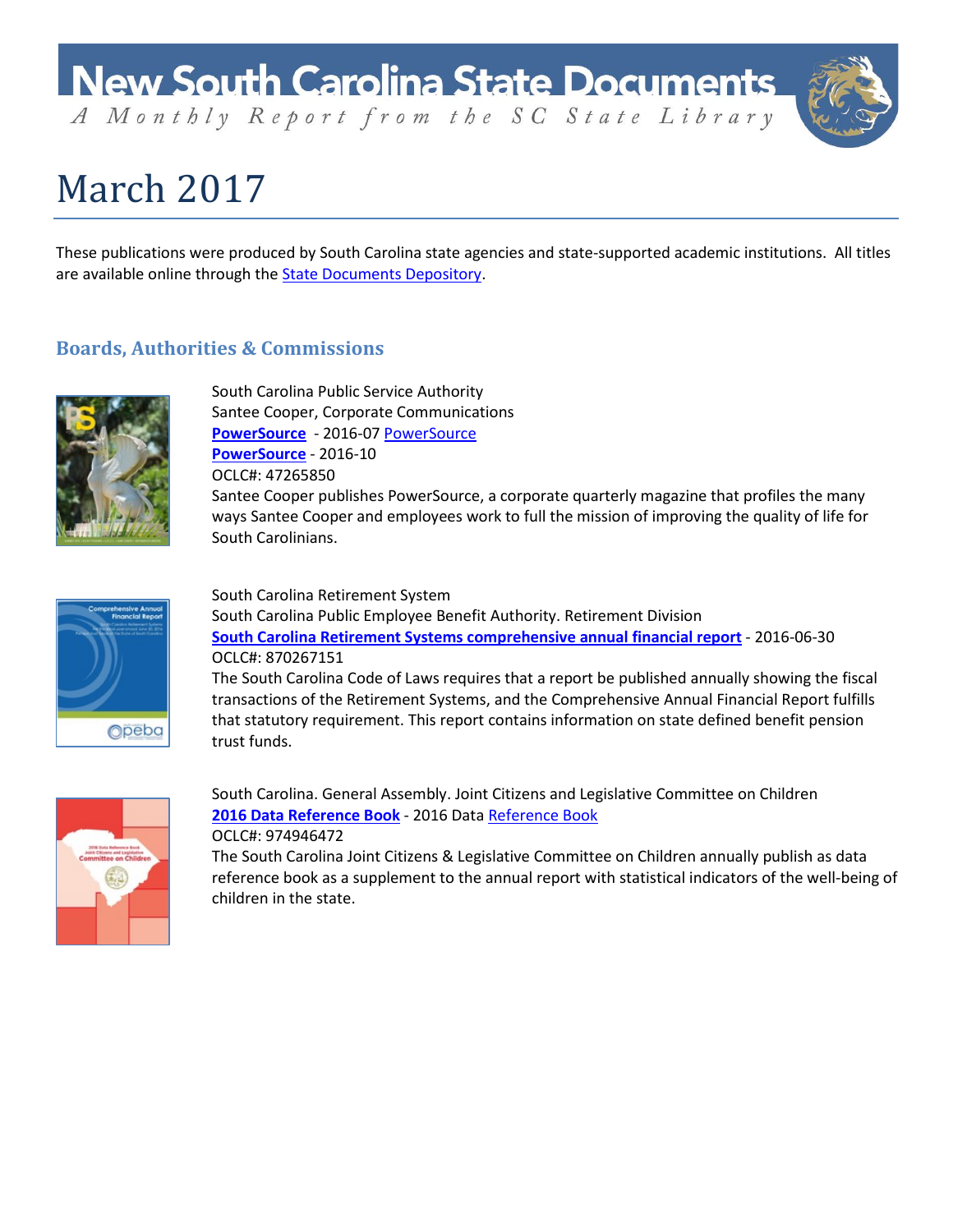

**2**

## **Consumer Protection**

|    | Sauna Cuais, as Brianland or Disnute       |  |
|----|--------------------------------------------|--|
|    | <b>LDIDENTITYT</b><br>HAT YOU NEED TO KNOW |  |
|    | रतार                                       |  |
|    |                                            |  |
|    |                                            |  |
|    |                                            |  |
|    |                                            |  |
|    |                                            |  |
|    |                                            |  |
|    |                                            |  |
|    | <b>CARD IN THE</b>                         |  |
| P. |                                            |  |

South Carolina Department of Consumer Affairs **[CHILD IDENTITY THEFT : WHAT YOU NEED TO KNOW](http://dc.statelibrary.sc.gov/handle/10827/23739)** - 2016-10 OCLC#: 974643563

This document explains child identity theft, warning signs of child identity theft, how to protect your child's information and how to teach your child to protect their information.



#### South Carolina Department of Consumer Affairs **[Recovering from a disaster](http://dc.statelibrary.sc.gov/handle/10827/23769)** - 2016-06 OCLC#: 974946948

This document gives tips on what to do in personal situations in case of a disaster. It explores paying your bills, researching options, finding a place to live, replacing lost or damaged documents and safeguarding personal information.

• **[What you need to know about flood damaged vehicles](http://dc.statelibrary.sc.gov/handle/10827/23770) -** 2015-10 OCLC#: 974947092

When shopping for a new or used vehicle, be cautious of dishonest businesses and individuals who may try to sell you a flood-damaged vehicle. Vehicles that have been underwater can have serious mechanical or electrical problems. This document gives tips that can help you avoid falling victim to a dishonest seller.

# **Education**



South Carolina K-12 School Technology Initiative **[South Carolina K-12 school technology initiative 2014-15 progress report](http://dc.statelibrary.sc.gov/handle/10827/23775)** - 2016 OCLC#: 975485148

In Fiscal Year 2014-15 the General Assembly funded with lottery fund revenues the South Carolina K-12 School Technology Initiative. This report highlights student learning and classroom technology, infrastructure and security, professional development, collaboration opportunities, initiative budget, profile of the SC graduate and initiative milestones.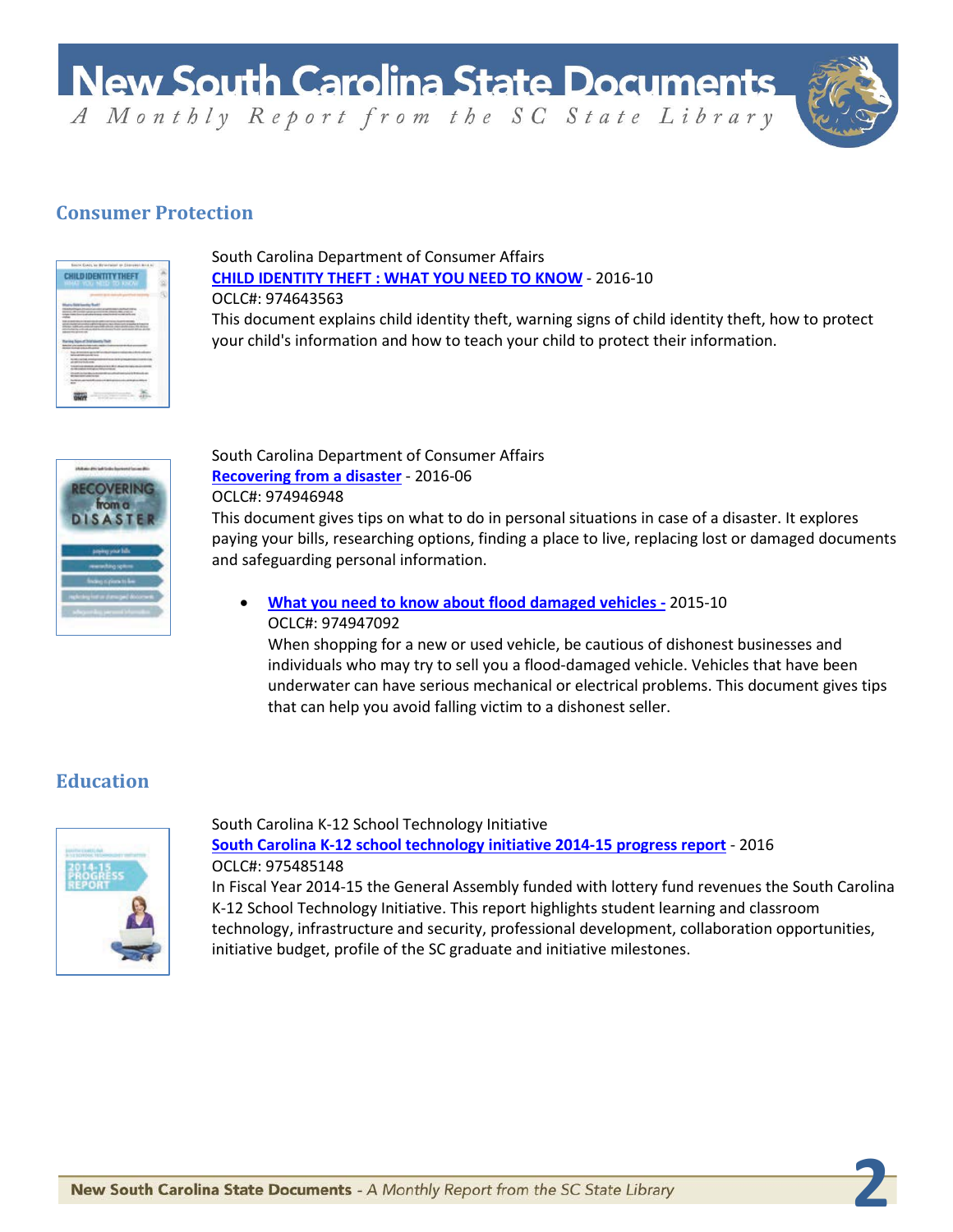**New South Carolina State Documents** 

A Monthly Report from the SC State Library



**3**

### **Environment & Natural Resources**



South Carolina Sea Grant Consortium **[Coastal heritage](http://dc.statelibrary.sc.gov/handle/10827/23735)** - 2016-04 - [Coastal Heritage](http://dc.statelibrary.sc.gov/handle/10827/17409) **[Coastal heritage](http://dc.statelibrary.sc.gov/handle/10827/23736)** - 2016-07 **[Coastal heritage](http://dc.statelibrary.sc.gov/handle/10827/23734)** - 2016-10 OCLC#: 8603529 The South Carolina Sea Grant Consortium publishes Coastal Heritage, a quarterly publication that covers environmental policy, science, history, and culture.



South Carolina Department of Natural Resources **[Jocassee journal](http://dc.statelibrary.sc.gov/handle/10827/23737)** - 2016-11 [Jocassee Journal](http://dc.statelibrary.sc.gov/handle/10827/21171) OCLC#: 43636269 This periodical presents information and news about the Jocassee Gorges.



South Carolina Department of Health and Environmental Control, Bureau of Water **[Newsplash](http://dc.statelibrary.sc.gov/handle/10827/23738)** - 2017-04 OCLC#: 50989405 This newsletter gives information about swimming pool safety, DHEC swimming pool contact information, pool regulations and FAQs about swimming pools.



Arias, Edgar South Carolina State Commission of Forestry **[India market profile](http://dc.statelibrary.sc.gov/handle/10827/23756)** - 2016-02 OCLC#: 974701715

This report summarizes a study conducted by the South Carolina Forestry Commission on this Asian market during the second half of 2015, and it is intended to help the U.S. Southern states' forest products sector (producers, manufacturers, traders and policy-makers) in examining and preparing for the opportunities this market may offer, by providing them with detailed information on India's economics, wood fiber network, trade flows and international contacts. This document should be used as a reference, and in conjunction with primary market information from key forestry organizations, to help

formulate strategies to participate in the Indian market.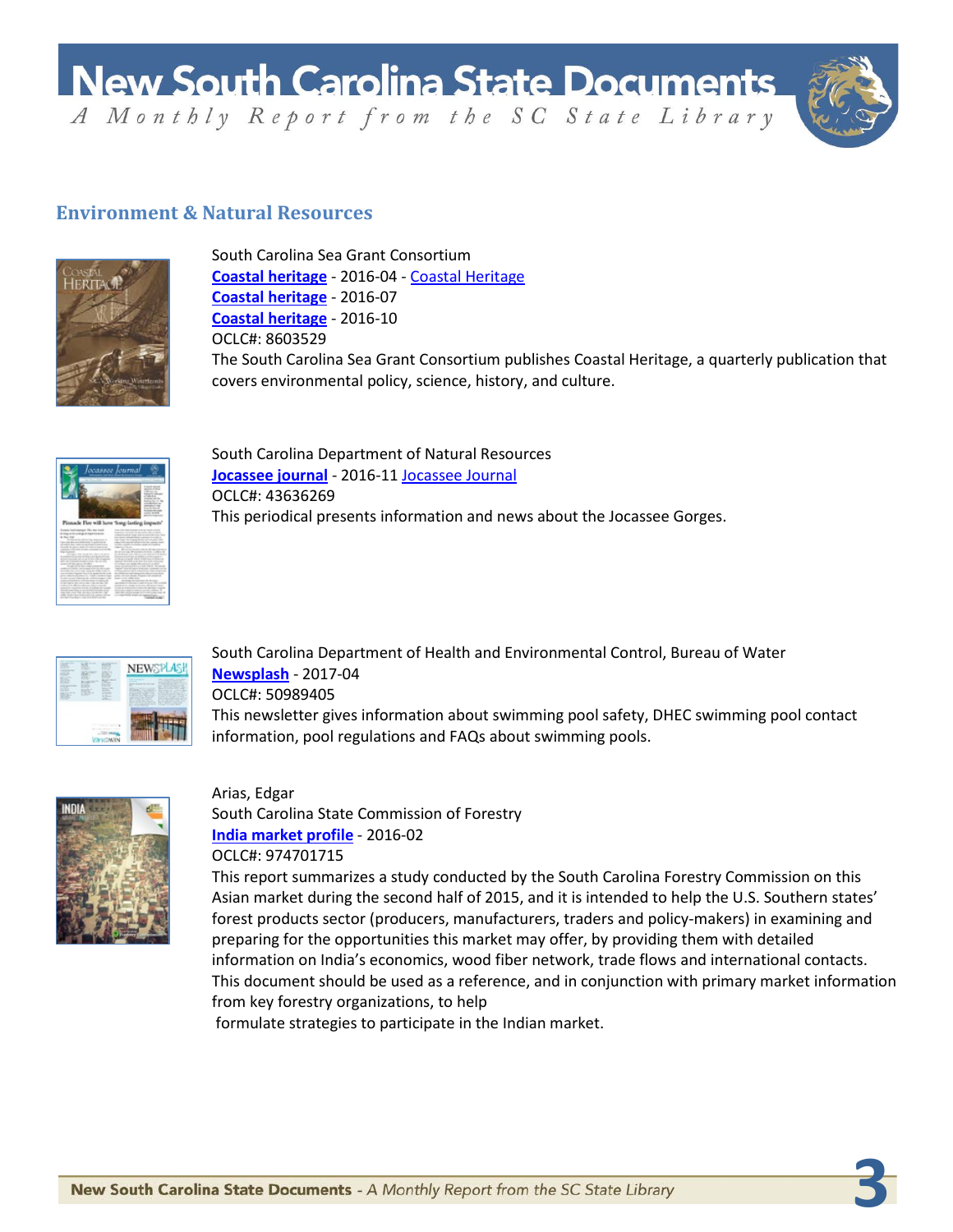**New South Carolina State Documents** 

A Monthly Report from the SC State Library

**4**



#### South Carolina Department of Health and Environmental Control **[An Owner's Guide to Aboveground Petroleum Storage Tanks](http://dc.statelibrary.sc.gov/handle/10827/23784)** - 2017-01 OCLC#: 974947985

This publication is provided for AST system owners to minimize any adverse impacts they may have on the environment and prevent potential petroleum releases. This information, however, does not replace any existing applicable laws or regulations.

#### • **[Prevent Stormwater Pollution](http://dc.statelibrary.sc.gov/handle/10827/23798)** - 2016-12 OCLC#: 975273169

Storm water runoff occurs when rain flows over the ground. Surfaces like driveways, buildings, sidewalks and streets prevent storm water runoff from soaking into the ground. Storm water can pick up trash, chemicals, dirt and other pollutants and flow into a storm sewer or directly into a lake, river or wetland.This brochure discusses storm water runoff and what you can do to lessen storm water pollution.

# **Governor**



Haley, Nikki, 1972- **[Executive Budget FY 2017-18](http://dc.statelibrary.sc.gov/handle/10827/23750)** - 2017 [Executive Budgets](http://dc.statelibrary.sc.gov/handle/10827/5746) OCLC#: 774378290

Each year the Office of the Governor presents an Executive Budget to the General Assembly, consisting of a "complete and itemized plan of all proposed expenditures for each state department, bureau, division, officer, board, commission, institution, or other agency or undertaking."



Haley, Nikki, 1972- **[State of the State address](http://dc.statelibrary.sc.gov/handle/10827/23752)** - 2014 - [State of the State Addresses](http://dc.statelibrary.sc.gov/handle/10827/32) **[State of the State address](http://dc.statelibrary.sc.gov/handle/10827/23753)** - 2016 **[State of the State address](http://dc.statelibrary.sc.gov/handle/10827/23754)** - 2017 OCLC#: 840898278 Transcript of annual speech given by Governor Nikki R. Haley to both houses of the state legislature in joint opening session to report on the condition of the state of South Carolina.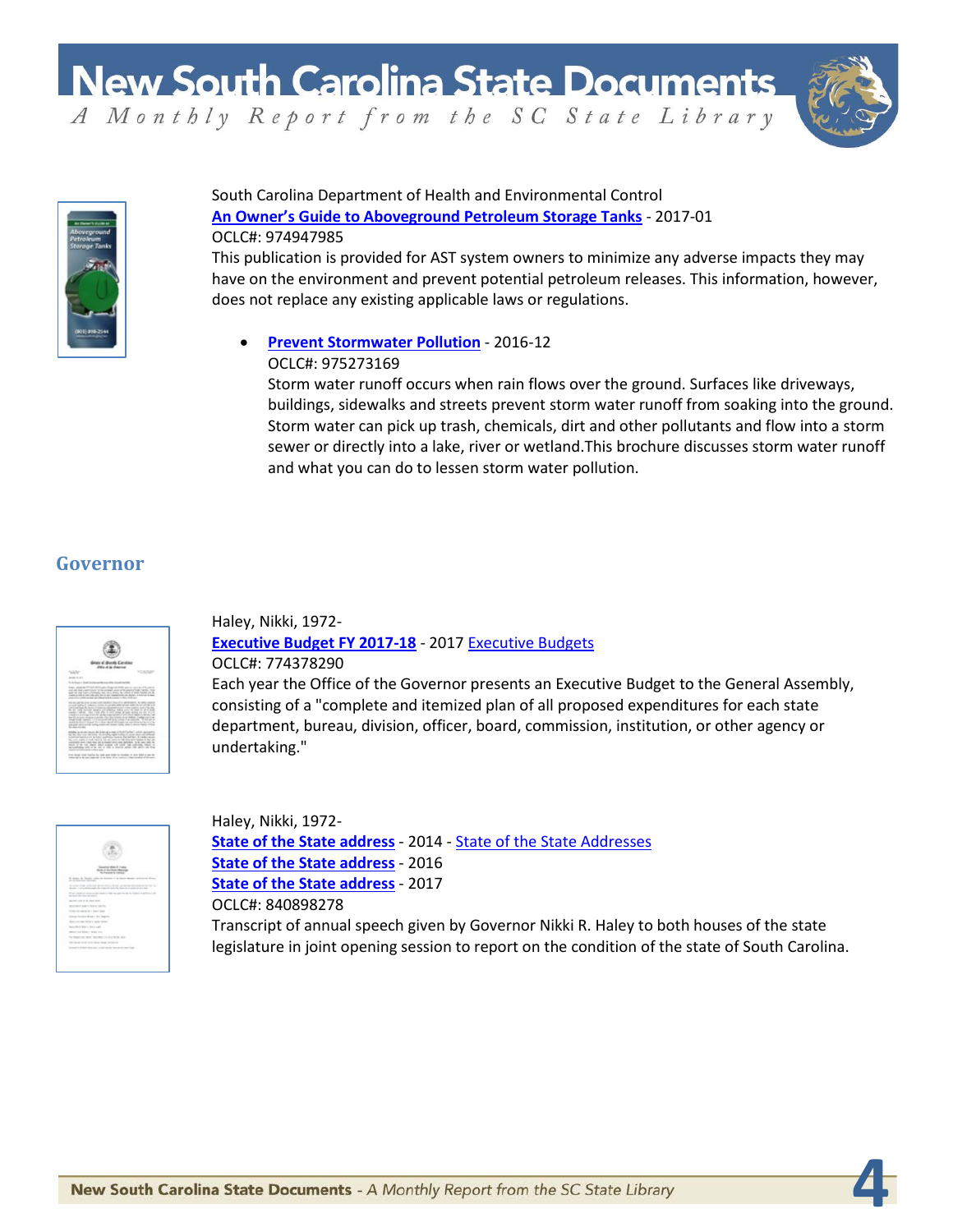

**5**

# **Health**



South Carolina Department of Health and Environmental Control **[Chem-Nuclear Site annual update 2016](http://dc.statelibrary.sc.gov/handle/10827/23791)** - 2016-02 OCLC#: 940971882 Since 2007 the South Carolina Department of Health and Environmental Control has published the Chem-Nuclear Site annual update discussing the environmental aspects of the site.

| conductable convenience entered in their                                                                               | . .                                                                         |
|------------------------------------------------------------------------------------------------------------------------|-----------------------------------------------------------------------------|
| the politicia are no one line to<br>and and in children as the photo for their particular con-<br>Automobile contracts | --                                                                          |
| <b>buse</b><br><b>Distant</b><br>٠                                                                                     | <b>DOM:NO</b><br><b>COLORADO</b>                                            |
| -----<br><b>Little Street</b><br><b>CONTRACT</b>                                                                       | <b>All Concerts</b><br>$\sim$                                               |
| <b>NUMBER OF STREET</b><br><b>Search State State Inc.</b><br><b>San Angeler Street Street</b>                          | æ<br>۰,                                                                     |
| <b>Strategic</b><br><b>CATALOG</b>                                                                                     | asico                                                                       |
| College and consultant in contrast<br>contact and a second con-<br>allowed to the 4                                    | <b>COLOR</b><br>. .<br>$\sim$                                               |
| <b>TATT</b><br><b>EDICATIONS</b>                                                                                       | <b>CARD IN</b><br>a contracto                                               |
| attribute a highest controllering<br>Andrea Audit complete.<br>n.<br><b>STATISTICS</b>                                 | <b>Alphany</b><br><b>STATISTICS</b><br>                                     |
| <b>Bibliota</b>                                                                                                        | <b>Contractor</b><br>the company's an in the co-                            |
| <b>CONTRACTOR</b><br>the property of the con-                                                                          | A Toyota substantial<br>And is all of your<br>$\sim$                        |
| 技術科                                                                                                                    | <b>Service</b><br>÷<br>n.                                                   |
| <b>Browner, private an interaction</b><br><b>Lighting</b>                                                              | <b>STATISTICS</b><br><b>STATISTICS</b><br>and the control of the control of |
| <b>MAGICALLINE TOP</b>                                                                                                 | <b>Service English</b>                                                      |
| $\frac{1}{2} \left( \frac{1}{2} \right) \left( \frac{1}{2} \right)$<br><b>Colorado</b><br>۰                            | <b>Box of the control for</b><br><b><i>Richmond College College Rd.</i></b> |
| <b>Suffrage Ave</b><br><b>CONTRACTOR</b>                                                                               | ---<br><b>EXISTENCIAL MOVIES</b>                                            |
| the structure cause's<br>-<br>--                                                                                       |                                                                             |
| A contemporariage care<br>and a series and<br><b>ALCOHOL: CANDIDATE CAN BE CAN AND INCOME.</b>                         |                                                                             |
| _______                                                                                                                |                                                                             |
| the contract factor countries<br>--                                                                                    |                                                                             |
| -                                                                                                                      | m<br><b>STATISTICS</b><br>strategies and the first                          |
|                                                                                                                        |                                                                             |

South Carolina Department of Health and Environmental Control, Bureau of Disease Control **[South Carolina 2017 List of Reportable Conditions](http://dc.statelibrary.sc.gov/handle/10827/23792)** - 2017-01 OCLC#: 937697489 This is a list of diseases and conditions that must, by law, be reported by physicians and health care professionals to their local public health department.



South Carolina Department of Health and Environmental Control **[State of the heart for women : Heart Disease in South Carolina](http://dc.statelibrary.sc.gov/handle/10827/23793)** - 2017-01 OCLC#: 975270339 This sheet gives statistics on heart disease and stroke among women in South Carolina.

- **[State of the Heart for African Americans : Heart Disease in South Carolina](http://dc.statelibrary.sc.gov/handle/10827/23794)** 2017-01 OCLC#: 975270485
- **[State of the Heart : Heart Disease in South Carolina](http://dc.statelibrary.sc.gov/handle/10827/23795)** 2017-01 OCLC#: 975271110

South Carolina Department of Health and Environmental Control



South Carolina Department of Agriculture South Carolina Department of Social Services **[SOUTH CAROLINA Farmers' Market Nutrition Program 2017 FARMER TRAINING GUIDE](http://dc.statelibrary.sc.gov/handle/10827/23833)** - 2017-01 OCLC#: 975286415

This training guide describes the Farmer's Market Nutrition Program, gives general administrative requirements, farmer authorization, operational rules, program rules violations, how to handle complaints and gives agency contacts.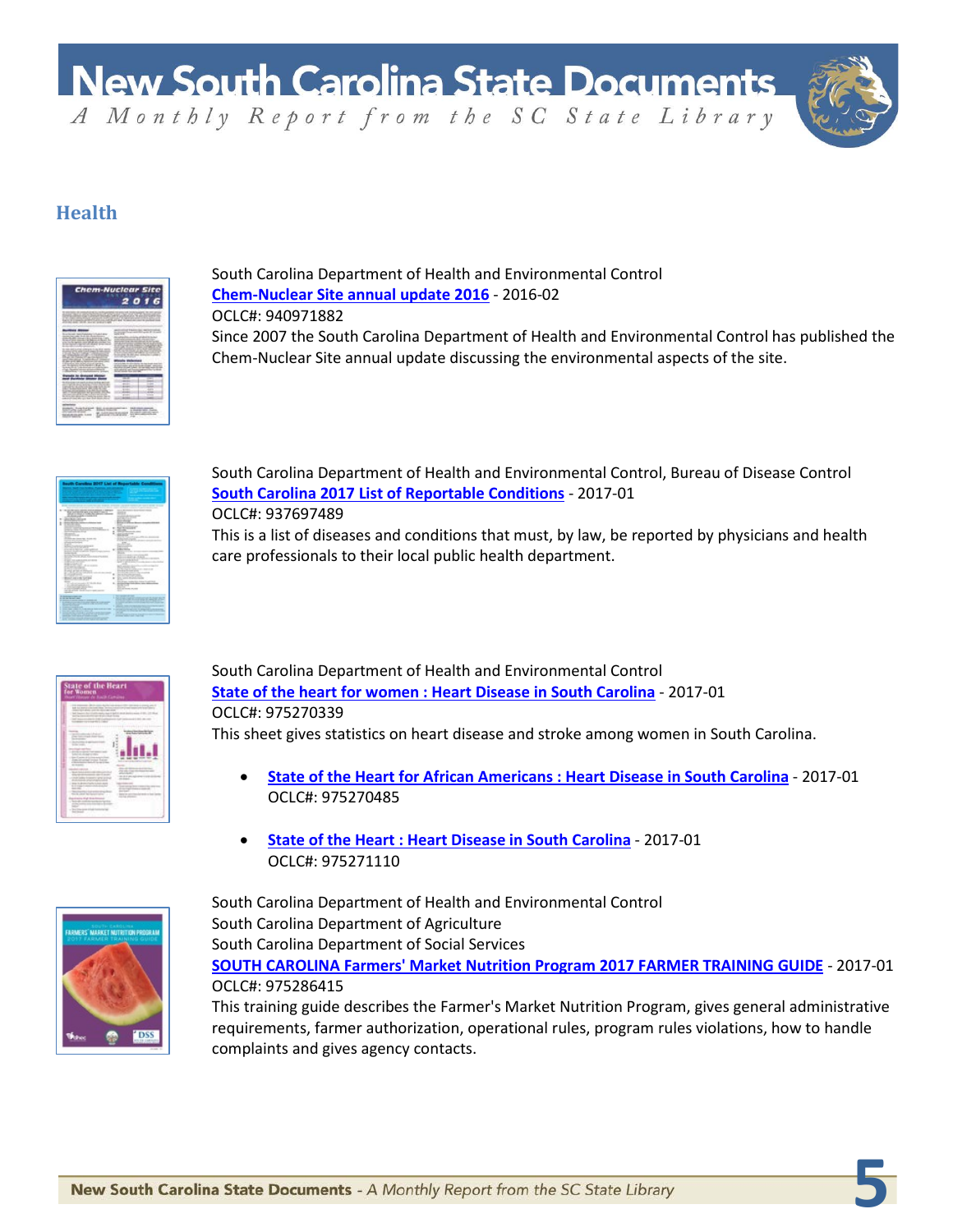

**6**



South Carolina Department of Health and Environmental Control South Carolina Department of Health and Human Services **[Nutritional counseling covered](http://dc.statelibrary.sc.gov/handle/10827/23831)** - 2016-12 OCLC#: 975273238 This sheet describes the S.C. Healthy Connections nutritional counseling program. It also has the

reimbursement codes for physicians and dieticians.

South Carolina Department of Health and Environmental Control **[What You Need To Know About Your Medicine For Tuberculosis \(TB\): Isoniazid \(INH\) Oral](http://dc.statelibrary.sc.gov/handle/10827/23785)** - 2017- 02

OCLC#: 974948292

This brochure printed in English and Vietnamese describes the medicine Isoniazid, what to do before using it, tips to help you take your medicine, warnings and possible side effects of TB medicine.

- **[How Much Weight Should You Gain When You're Pregnant?](http://dc.statelibrary.sc.gov/handle/10827/23786)** 2017-02 OCLC#: 974948356
- **[How Can I Deal with Stress?](http://dc.statelibrary.sc.gov/handle/10827/23787)** 2017-01 OCLC#: 974948605
- **[Family planning : preventive health services and solutions](http://dc.statelibrary.sc.gov/handle/10827/23788)** 2017-02 OCLC#: 974950962
- **[¿Cuánto peso debe aumentar cuando está embarazada?](http://dc.statelibrary.sc.gov/handle/10827/23789)** 2017-02 OCLC#: 974951797
- **[Flu Immunization During Pregnancy in South Carolina](http://dc.statelibrary.sc.gov/handle/10827/23790)** 2017-01 OCLC#: 975270187
- **[South Carolina Obesity Action Plan 2014 –](http://dc.statelibrary.sc.gov/handle/10827/23796) 2019** 2017-01 OCLC#: 975271258
- **[Fun and Safe Camping : Protect Yourself from Mosquito Bites](http://dc.statelibrary.sc.gov/handle/10827/23797)** 2017 OCLC#: 975271559
- **[REDUCE BIRTH DEFECTS](http://dc.statelibrary.sc.gov/handle/10827/23832)** 2017-01 OCLC#: 975285964